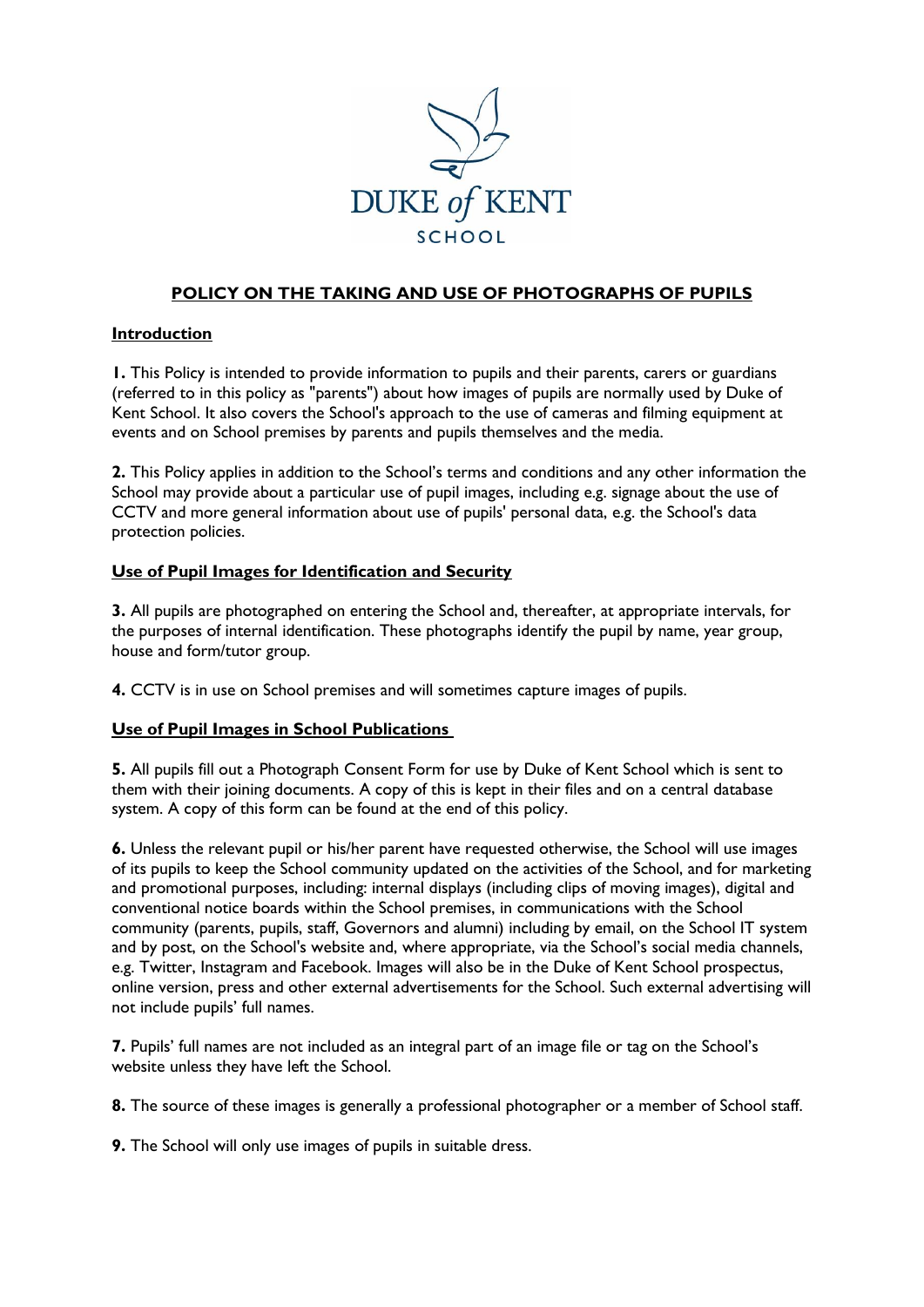### **Sharing of Pupil Images**

**10.** School pupils frequently participate in events and activities with other schools (e.g. in connection with drama, music and sport). The School may share photos of our pupils when participating in such events and activities with the other schools involved and those schools may wish to publish such photographs in their own communications and other materials, this will only occur with additional parental consent.

### **Use of Pupil Images in the Media**

**11.** Where necessary the School will notify parents in advance when the media is expected to attend an event or activity in which School pupils are participating and will make every effort to ensure that any pupil whose parent or carer has refused permission for images of that pupil to be made in these circumstances are not photographed or filmed by the media.

**12.** The media normally asks for the names of the relevant pupils to go alongside the images, and these will be provided where parents have been informed about the media's visit and either a parent or the pupil has consented (as appropriate). Full names will not be used unless instructed by the parents.

**13.** Occasionally, visiting speakers ask for permission to use photographs taken by (or for) the School during their visit (e.g. to accompany reporting of their visit in the media, including social media). The School may agree to permit such usage, where it is appropriate and in the broader interests of the School with parental consent.

### **Security of Pupil Images**

**14.** Professional photographers and members of the media invited to the School are accompanied by a member of staff when on School premises at all times.

**15.** The School uses only reputable professional photographers and makes every effort to ensure that any images of pupils are held by them securely, responsibly and in accordance with the School's instructions.

**16.** The School takes appropriate technical and organisational security measures to ensure that images of pupils held by the School are kept securely on a central Photostore, and protected from loss or misuse, and in particular will take reasonable steps to ensure that members of staff only have access to images of pupils held by the School where it is necessary for them to do so.

**17.** School staff are given guidance on the importance of ensuring that images of pupils are made and used responsibly, only for School purposes, and in accordance with the School's policies and the law.

### **Restrictions on use by the School and right to object**

**18.** We hope parents will feel able to support the School in using pupil images to celebrate the achievements of pupils and promote the work of the School. However, any parent who wishes to restrict the use of images of their child should contact the Marketing Coordinator in writing [\(evernon@dokschool.org\)](mailto:evernon@dokschool.org).

19. Parents should be aware that from the age of 13 onwards the law recognises pupils' own rights to decide how their personal information is used (including photographs of them).

**20.** Parents, guardians or close family members (hereafter, parents) are welcome to take photographs of (and where appropriate, film) their own children taking part in School events, subject to the following guidelines, which the School expects all parents to follow: When an event is held indoors, such as a play or a concert, parents should not use their cameras and filming devices.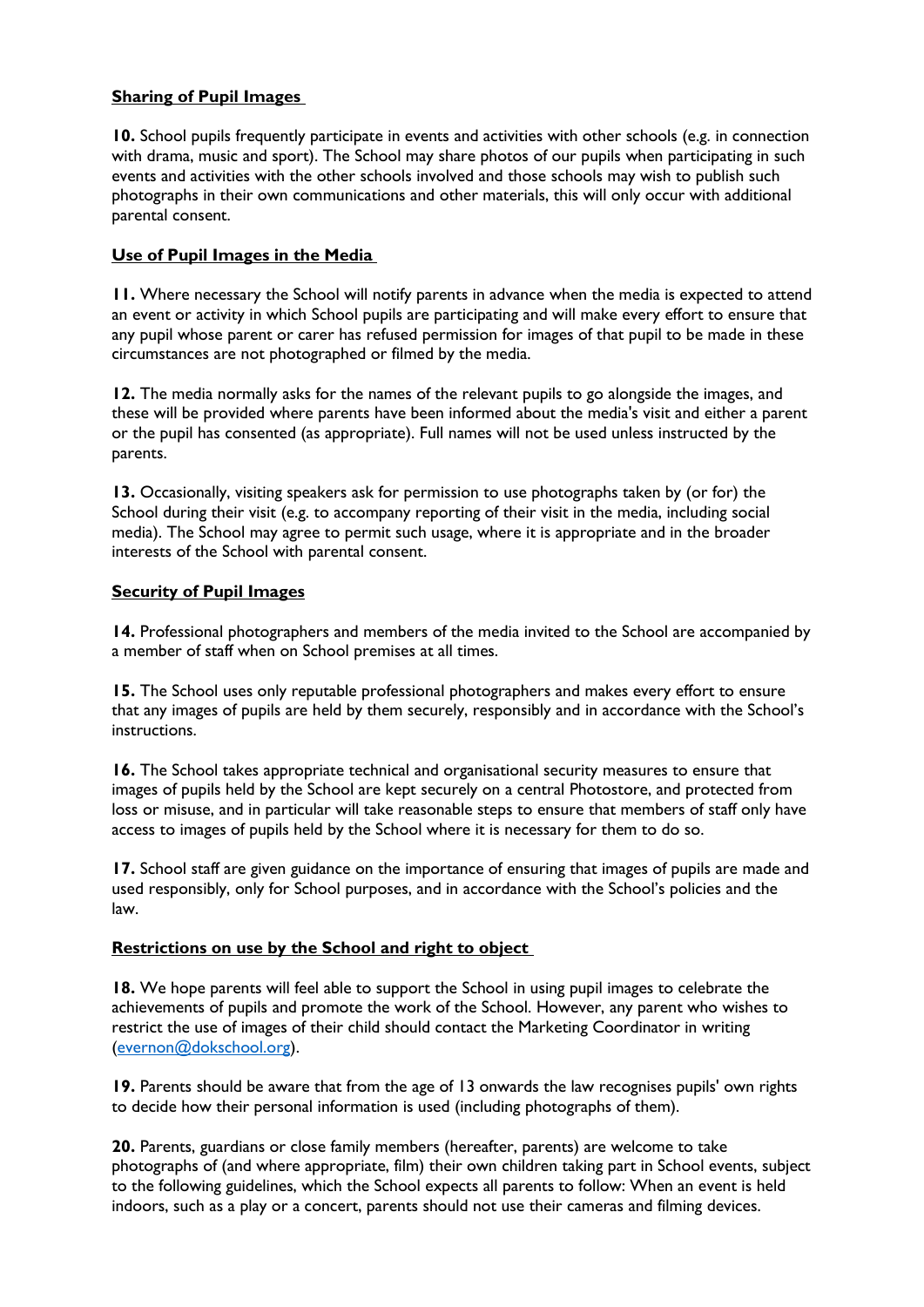Images which may identify other pupils should not be made accessible to others via the internet (for example on social media), or published in any other way unless agreed with by other parents. Parents are reminded that copyright issues may prevent the School from permitting the filming or recording of some plays and concerts, this also applies when pupils from other schools may appear in the image/footage. Parents may not film or take photographs in changing rooms or backstage during School productions, nor in any other circumstances in which photography or filming may embarrass or upset pupils.

**21.** The School reserves the right to refuse or withdraw permission to film or take photographs (at a specific event or more generally), from any parent who does not follow these guidelines, or is otherwise reasonably felt to be making inappropriate images.

**22.** The School sometimes records plays and concerts professionally (or engages a professional photographer or film company to do so), in which case copies of the DVDs and CDs may be made available to parents for purchase. Parents of pupils taking part in such plays and concerts will be consulted if it is intended to make such recordings available more widely.

### **Use of Cameras and Filming Equipment by Pupils**

**23.** All pupils are encouraged to look after each other, and to report any concerns about the misuse of technology, or any worrying issues to their Form Teacher or another member of staff.

**24.** The use of cameras or filming equipment (including on mobile phones) is not allowed in toilets, washing or changing areas, nor should photography or filming equipment be used by pupils in a manner that may offend or cause upset.

**25.** The misuse of cameras or filming equipment in a way that breaches this Policy, or the School's Anti-Bullying Strategy, Code of Conduct, Data Protection policy, E-Safety Policy, Behaviour Policy, IT Acceptable Use Policy or the School Rules is always taken seriously and may be the subject of disciplinary procedures or dealt with under the relevant safeguarding policy as appropriate. Any queries regarding this policy should be directed to the School's Marketing Coordinator, Miss Emma Vernon. Email: [evernon@dokschool.org](mailto:evernon@dokschool.org)

**Person responsible for this policy:** Marketing Coordinator **Reviewed:** February 2021 **Next Review:** September 2021